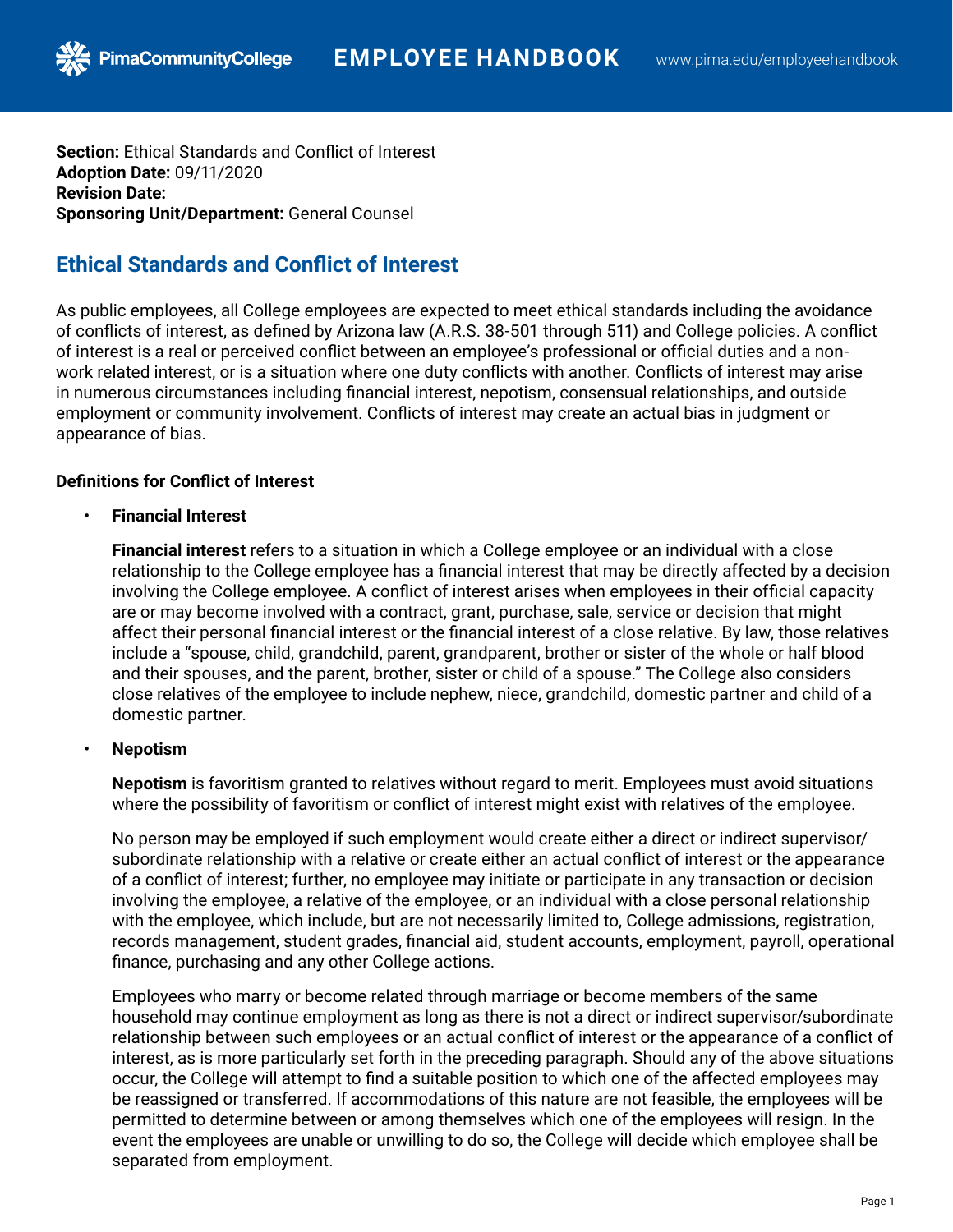**Volunteers.** Although nepotism primarily addresses employment of relatives, the same principles apply to situations involving volunteers. A College employee in a position to elect, appoint, nominate, or supervise a volunteer who is a relative of the employee, must disclose the conflict of interest to his or her supervisor as described below. Additionally, a volunteer whose relative participated in nominating and/or supervision of the volunteer may not be eligible to receive travel reimbursements, token gifts, or any other financial benefits that may otherwise be available to College volunteers.

#### • **Consensual Relationships**

**PimaCommunityCollege** 

**Consensual relationships** are amorous, romantic and/or sexual relationships entered into by mutual consent between employees or between employees and students. The College recognizes and respects the individual employee's right to engage in activities outside of his/her employment that are private in nature and do not in any way adversely impact the employee's ability to perform his or her job for the College consistently with applicable ethical standards. However, the College reserves the right to determine when an employee's activities represent a conflict with the College's interests and to determine means to resolve the situation.

The College policy on conflict of interest precludes individuals from evaluating the work or academic performance of those with whom they have intimate or familial relationships; from making hiring, salary, or other similar recommendations or decisions that have a financial or career impact on such persons; or from conducting transactions on behalf of or accessing the individual records of such persons. The same principles apply to consensual amorous, romantic and/or sexual relationships between employees, between employees and students, and between employees and contractors.

#### • **Duty to Disclose Actual or Potential Conflicts of Interest**

College employees must be aware of and identify the circumstances in which they have a conflict of interest. An employee who may have a conflict of interest in a specific matter should immediately:

- refrain from further participation in all related activities and decisions until the conflict situation is addressed
- notify their supervisor; and
- complete and submit a Conflict of Interest Disclosure Form (available on the Human Resources Department intranet site, under Human Resources Forms)

The supervisor in consultation with Human Resources will determine whether a conflict of interest exists and any steps necessary to resolve the conflict of interest situation.

Failure to appropriately disclose a conflict of interest situation may result in disciplinary action.

### • **Additional Ethical Standards**

Employees are prohibited from disclosing or using, without appropriate authorization, information designated as confidential by law (i.e. federal, state, or local statute or regulation), College policy, procedure or directive, or other applicable authority (i.e. accreditor, government agency, law enforcement, etc.) that they obtained from the College as a result of their employment with the College.

Employees are prohibited from using or attempting to use their official position to secure things of value or benefits for themselves or their relative(s).

College employees shall not solicit or accept money, gratuities, favors, or goods of more than nominal monetary value from any current or potential vendor.